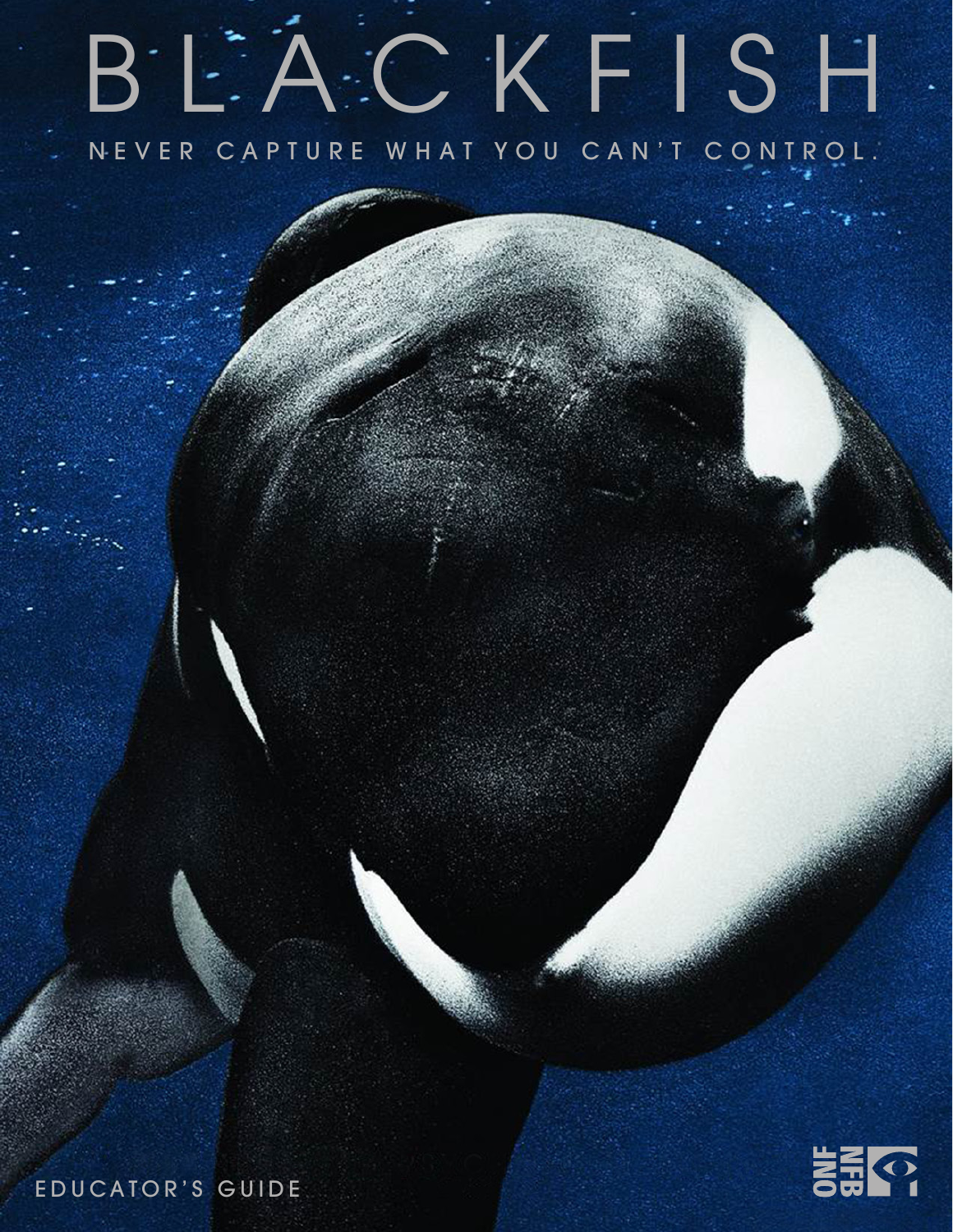# BLACKFISH<sup>"</sup>

## TABLE OF CONTENTS

| <b>BLACKFISH - WHY YOU SHOULD WATCH THIS FILM WITH YOUR STUDENTS</b> | 3       |
|----------------------------------------------------------------------|---------|
| <b>KEY LEARNING OUTCOMES</b>                                         | 3       |
| RECOMMENDED SUBJECT AREAS                                            | 3       |
| <b>KEY THEMES</b>                                                    | 3       |
| RECOMMENDED AGE LEVEL                                                | 3       |
| <b>ABOUT THE GUIDE</b>                                               | 3       |
| <b>ABOUT THE MOVIE</b>                                               | 3       |
| <b>ABOUT THE DIRECTOR</b>                                            | 4       |
| <b>MEDIA LITERACY: INTRODUCING STUDENTS TO BLACKFISH</b>             | 4       |
| MEDIA LITERACY ACTIVITY 1: PRIMING FOR MEDIA LITERACY                | $4 - 5$ |
| PRE-VIEWING ACTIVITY 1 - CLASSROOM TILIKUM                           | 5       |
| PRE-VIEWING ACTIVITY 2 - "DOCUMENTARIES" 4 CORNERS                   | 5       |
| PRE-VIEWING ACTIVITY 3 - THE KWL CHART                               | 5       |
| DURING VIEWING                                                       | 6       |
| <b>POST-VIEWING ACTIVITY 1 - RETURN TO THE KWL CHART</b>             | 6       |
| POST-VIEWING ACTIVITY 2 - A RESPONSE TO A RESPONSE                   | 6       |
| ADDITIONAL CONTEXTS: ZOOS AND MARINE CENTRES                         | 7       |
| ACTIVITY 1 - PAST/PRESENT/FUTURE ZOO JIGSAW                          | 7       |
| ADDITIONAL CONTEXTS: ORCAS                                           | 8       |
| <b>CULMINATING ACTIVITY: MAKING A DIFFERENCE</b>                     | $8 - 9$ |
| <b>ADDITIONAL RESOURCES</b>                                          | 10      |
| APPENDIX A: MEDIA LITERACY AND BLACKFISH                             | 11      |
| APPENDIX B: BLACKFISH KWL CHART                                      | 12      |
| APPENDIX C: CULMINATING ACTIVITY RESEARCH TEMPLATE                   | 13      |
| APPENDIX D: MAKING A DIFFERENCE PLANNING TEMPLATE                    | 14      |
| APPENDIX E: CULMINATING ACTIVITY MARKING RUBRIC                      | 15      |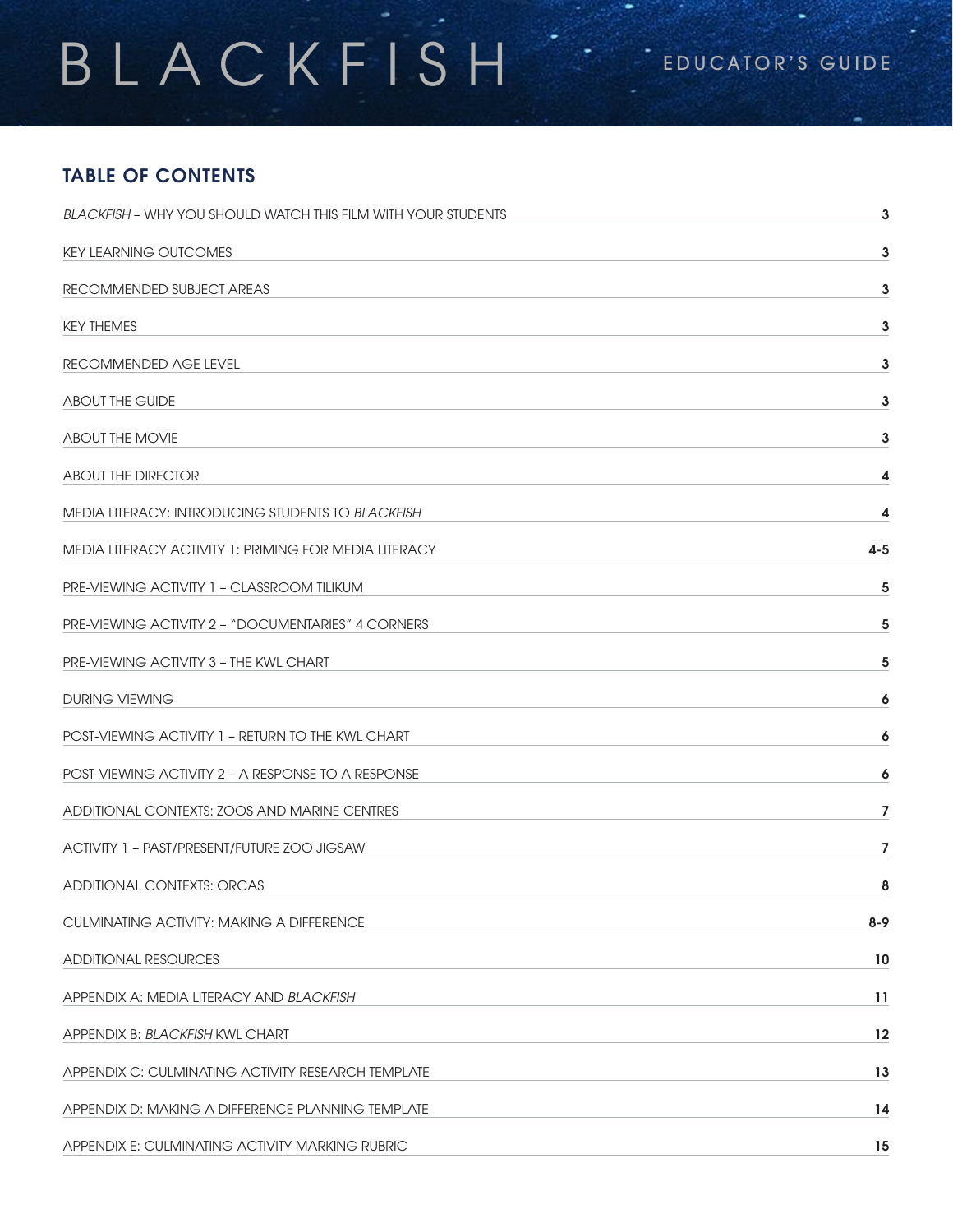"When you look into their eyes, you know someone is home, somebody's looking back. You form a very personal relationship with your animal." – *John Jett, former SeaWorld trainer*

### *BLACKFISH* – WHY YOU SHOULD WATCH THIS FILM WITH YOUR STUDENTS

Since its release in 2013, *Blackfish* has gained much attention from critics and the general public. This film should be essential viewing in classroom settings as well. It serves to raise awareness of important issues including capitalism, ecology, animal behaviour and conservation. It also provides critical reflections on how we spend our time and money on the entertainment industry. This film will inspire your students to think critically, be engaged and make changes in their own lives and consumption habits. Most importantly, your students will enjoy this film! It will encourage discussion and debate and promote a lively and collaborative learning environment.

## KEY LEARNING OUTCOMES

- Critical thinking skills
- Media literacy skills
- Heightened awareness of issues including animals in captivity, ecology, animal biology, endangered species, consumerism, sociology
- Opportunity for youth engagement
- Basic understanding of social constructivism

## RECOMMENDED SUBJECT AREAS

Media Studies, English Language Arts, Ethics & Law, Environmental Studies, Sociology, Social Justice, Biology, Science, Science & Society

## KEY THEMES

Environmental Science, Animal Biology, Genetics, Sociology, Science & Society, Consumerism & Capitalism, Environmental Justice, Popular Culture, Travel & Tourism

## RECOMMENDED AGE LEVEL

Due to some graphic content, this film is recommended for students aged 13 and above. It is always recommended that you preview a film before showing it to a group of students.

### ABOUT THE GUIDE

This guide is designed to accompany the film *Blackfish*. It uses the film as a starting point for integrating core concepts of media literacy, critical thinking and social advocacy skills in your classroom. The guide includes pre-, during and post-viewing discussion questions and activities. It provides contextual information about the documentary genre; orcas; zoos and marine centres. The guide is organized to support a unit of 8–10 lessons built around the film, but with supplemental resources it can easily be expanded. A final culminating activity has been included that focuses on developing a plan of action for student activism. Watching *Blackfish* could be divided into two or three classroom periods, with time given as needed before and after each viewing to discuss the film.

*Blackfish* makes an important statement about marine animal conservation, and forces viewers to consider their position on animal ethics. At the same time, the movie utilizes techniques that heighten the emotional response of viewers. Students should be encouraged to ask probing questions about what they see, and what they *don't* see, in the film. By asking these questions, students come through the movie as more media-literate viewers, able to separate intellect from emotion when evaluating their position on something they screen.

## ABOUT THE MOVIE

"There is something absolutely amazing about working with an animal. You are a team and you build a relationship together, and you both understand the goal and you can help each other." – *Mark Simmons, former SeaWorld trainer*

In the summer of 2010, Dawn Brancheau, a renowned SeaWorld trainer, was killed by Tilikum, a 12,000-pound (5,400-kilogram) orca. After reading the article "The Killer in the Pool," written by Tim Zimmerman ([outsideonline.com/outdoor-adventure/nature/](http://www.outsideonline.com/outdoor-adventure/nature/The-Killer-in-the-Pool.html?page=all) [The-Killer-in-the-Pool.html?page=all\)](http://www.outsideonline.com/outdoor-adventure/nature/The-Killer-in-the-Pool.html?page=all), director-producer Gabriela Cowperthwaite was inspired to begin chronicling Tilikum's story. Of her research process, Cowperthwaite states: "For two years we were bombarded with terrifying facts, autopsy reports, sobbing interviewees and unhappy animals – a place diametrically opposite to its carefully refined image. But as I moved forward, I knew that we had a chance to fix some things that had come unravelled along the way. And that all I had to do was tell the truth."

**Blackfish** compiles shocking footage and emotional interviews to explore the creature's extraordinary nature, the species' cruel treatment in captivity, the lives and losses of the trainers and the pressures brought to bear by the multibillion-dollar sea-park industry. This emotionally wrenching, tautly structured story challenges us to consider our relationship to nature, and reveals how little we humans have learned from these highly intelligent and enormously sentient fellow mammals.

(Excerpts taken from **[blackfishmovie.com](http://blackfishmovie.com/)**.)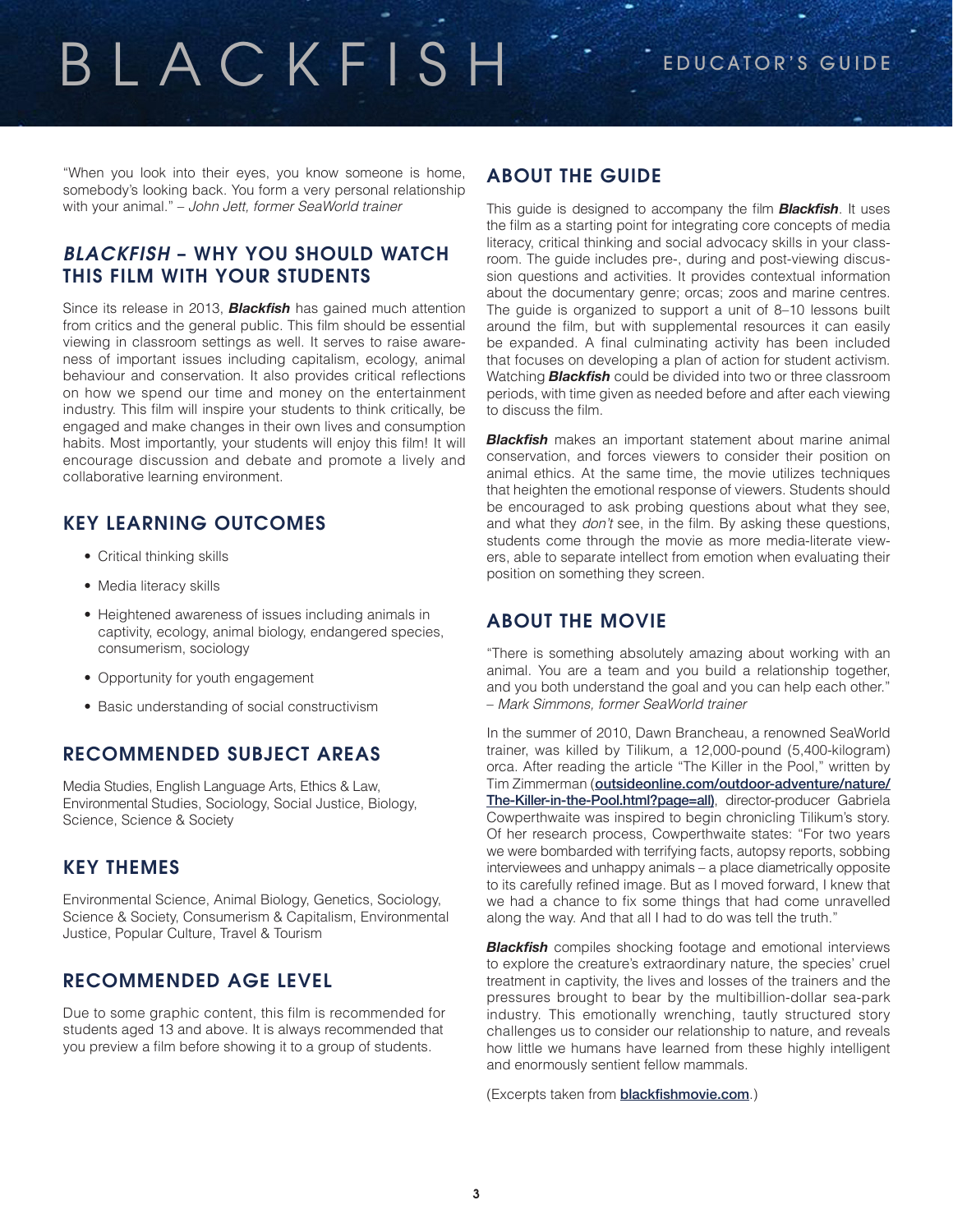## ABOUT THE DIRECTOR

Gabriela Cowperthwaite is a documentary filmmaker who for more than 12 years has directed, produced and written a variety of real-life stories. She has directed, written and produced for ESPN, National Geographic, Animal Planet, Discovery and History Channel, including History Channel's "Shootout!" series, for which she and a cameraman were embedded with 300 Marines at Twentynine Palms, and "Disaster Tech," a documentary series about the biggest natural disasters in world history.

In 2010 she co-directed *City Lax: An Urban Lacrosse Story*, for which Gabriela was immersed in the inner city for eight months, chronicling the lives of six youths and their families as they struggle through middle school in their gang-ridden neighbourhoods. Her most well-known work is *Blackfish*, which has been listed as one of the highest-grossing documentaries of all time.

(Excerpts taken from **[gabrielacowperthwaite.com](http://gabrielacowperthwaite.com)**.)

### MEDIA LITERACY: INTRODUCING STUDENTS TO *BLACKFISH*

"Unapologetically designed both to inform and affect, Gabriela Cowperthwaite's delicately lacerating documentary *Blackfish* uses the tragic tale of a single whale and his human victims as the backbone of a hypercritical investigation into the marine-park giant SeaWorld Entertainment." – Jeannette Catsoulis, *The New York Times*, July 2013 ([nytimes.com/2013/07/19/movies/black](http://www.nytimes.com/2013/07/19/movies/blackfish-a-documentary-looks-critically-at-seaworld.html?_r=0)[fish-a-documentary-looks-critically-at-seaworld.html?\\_r=0](http://www.nytimes.com/2013/07/19/movies/blackfish-a-documentary-looks-critically-at-seaworld.html?_r=0))

An effective documentary does more than just open a window into the lives of its subjects. It informs viewers in such a way that the audience is engaged with, or drawn into, the material. The documentary must strike a balance between the information it imparts and its aesthetics in order to reinforce the film's message. Students can "read" a documentary film, just like they read printed texts, and as they analyze argumentative techniques, we should pay attention to the filmmaker's effectiveness in presenting her subject matter. You can find an NFB teacher's resource on documentary creation and interpretation here:

#### [teachingdocumentary.com/resources](http://teachingdocumentary.com/resources/)

When watching *Blackfish*, students can begin by thinking about how the film's *message* uses an *approach* to achieve a *purpose*. Consider *Super Size Me*, the 2004 documentary by Morgan Spurlock about McDonald's:

- The message: McDonald's is not part of a healthy lifestyle
- The approach: Humorous, "first-person" narrative
- The purpose: Raising awareness for social welfare issues

While few might be surprised by the result of *Super Size Me*, another documentary released in 2009 called *Fat Hat* follows a high school teacher from Iowa who lost almost 40 pounds eating McDonald's for 90 days. (See [en.wikipedia.org/wiki/Fat\\_Head](en.wikipedia.org/wiki/Fat_Head) for more information.) He had his students plan out his meals for

him, and kept to a strict calorie limit. This is quite the contrary approach to *Super Size Me*, where Spurlock often ate as much as 5,000 super-calories in a day.

When identifying the message, approach and purpose of *Blackfish*, we can break it down as follows:

- The message: Tilikum's confinement contributed to his attacks
- The approach: Emotional, "interview" narrative
- The purpose: Highlighting the treatment of marine animals in captivity

### MEDIA LITERACY ACTIVITY 1 – PRIMING FOR MEDIA LITERACY TIME: ½ TO 1 PERIOD

**LEARNING OUTCOME** – Watching documentaries requires the same critical considerations as other forms of media. Applying basic Media Literacy techniques to the *Blackfish* trailer before watching the movie will prepare students to apply those techniques throughout the viewing.

**INSTRUCTIONS** – The basic techniques of Media Literacy can be broken down into four main "responsibilities." Make sure that students understand their obligations as critical viewers before they watch the movie. Begin by introducing the four concepts below:

- **1 Awareness:** Students use attentive viewing skills while watching the documentary
- **2 Analysis:** Students judge the content/message and effectiveness of the film's arguments
- **3 Reflection:** Students think how the film's message connects to what they already know
- **4 Action:** Students focus new inquiries based on gaps in their understanding

A great way to check for understanding of these viewing responsibilities is to ask a question like, "How could you show that you are using awareness while watching a movie?" Watch the *Blackfish* trailer ([blackfishmovie.com/trailer](http://blackfishmovie.com/trailer)) and have a discussion about it using the four concepts step by step. Starting questions for each concept include:

- **1** What techniques does the trailer use to draw you into the story?
- **2** What is the trailer's intended message/agenda? Who are the "good/bad" guys?
- **3** What background knowledge/opinions do students bring to the movie?
- **4** What critical skills should be emphasized while watching the movie?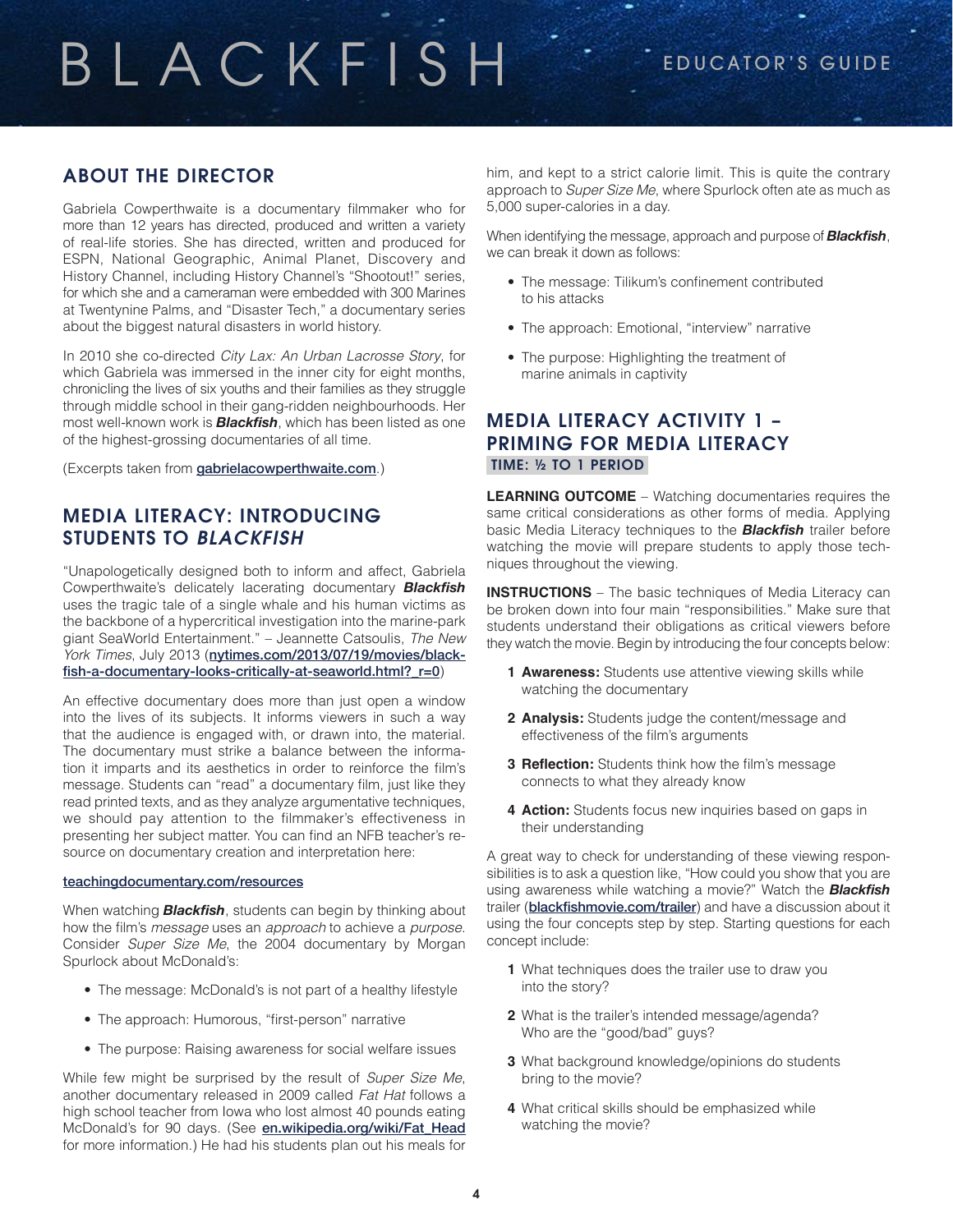## BLACKFISH<sup>"</sup> - EDUCATOR'S GUIDE

For senior students, APPENDIX A provides a more extensive breakdown of Media Literacy skills, including 8 Key Concepts from the Association for Media Literacy (AMA) and questions that relate *Blackfish* to each concept.

### PRE-VIEWING ACTIVITY 1 – CLASSROOM TILIKUM TIME: 1 PERIOD

**LEARNING OUTCOME** – By modelling Tilikum within the classroom, students will understand the size and scope of the animals discussed in the movie. Applying context and visualization can be an effective method to engage different learners who need to be able to see something to understand it.

**INSTRUCTIONS** – Tilikum is approximately 23 ft (7 m) long, his pectoral fins are each 6.5 ft (2 m) long, and he weighs almost 12,000 lbs (5,400 kg). Using tape, measure out Tilikum on the floor of the room. If additional time and space are available, have students build a scale frame model of Tilikum. Now, remind them that the "module" Tilikum was once kept in an enclosure measuring 20 ft  $x$  30 ft (6 m  $x$  9 m). What are the dimensions of your classroom? Students can discuss their responses to this activity in a group or as a journal activity.

Extension ideas: On average, a killer whale eats 500 lbs (227 kg) every day. If your school has a cafeteria, how much food is consumed in a day? Wild orca whales can travel up to 100 mi (160 km) in one day. On a map, chart how far Tilikum could travel from your school in one day.

### PRE-VIEWING ACTIVITY 2 – "DOCUMENTARIES" 4 CORNERS (TIME: LESS THAN 1 PERIOD)

**LEARNING OUTCOME** – Four corners is an instructional strategy that allows students to focus their thinking on a topic and practise sharing their opinions with a smaller audience before sharing with the larger class. This activity also functions as assessment FOR learning, allowing teacher and students to understand (and see) the class position on documentaries as a media form.

**INSTRUCTIONS** – Divide the classroom into four sections: strongly agree, agree, disagree, and strongly disagree. Read/ display one of the statements below and ask students to move to the appropriate section of the room. In pairs and then as a group, have students discuss their position. Ask a volunteer from each corner to share their thoughts with the class. Consider having the students write/present their personal opinions following the activity. Use this collected information to ensure that the student voice is represented during the *Blackfish* unit.

Some suggested statements include:

| Documentary films should<br>be realistic.                                          | Documentaries should<br>show both sides of a story.               |
|------------------------------------------------------------------------------------|-------------------------------------------------------------------|
| Documentary films should<br>persuade the audience or<br>make some political point. | The Bachelor or Survivor<br>can be considered<br>documentaries.   |
| Documentary film is the<br>best film genre to push for<br>social change.           | Documentaries should aim<br>for objectivity.                      |
| Documentary filmmakers                                                             | Documentaries should aim<br>to revolutionize the way we<br>think. |
| should not try to edit their<br>films to make them more                            |                                                                   |
| dramatic and entertaining.                                                         | Editing is the most important<br>element of making                |
| Documentaries show reality.                                                        | documentaries.                                                    |

Source: [teachingmedialiteracy.pbworks.com/w/page/19924124/](http://teachingmedialiteracy.pbworks.com/w/page/19924124/DocumentaryFilm) **[DocumentaryFilm](http://teachingmedialiteracy.pbworks.com/w/page/19924124/DocumentaryFilm)** 

### PRE-VIEWING ACTIVITY 3 – KWL CHART/CHAIN REACTION LESS THAN 1 PERIOD

**LEARNING OUTCOME** – A KWL chart activates students' prior knowledge and helps to set classroom focus exploration. Awareness of student interests allows a teacher to direct learning appropriately. Introducing the element of sharing what students *know* and *want* to know, as a class, allows different perspectives to be included.

**INSTRUCTIONS** – Hand out the KWL chart (APPENDIX B) to the class. It includes sections for recording the ideas of the individual student and the class on what they know. Prior to viewing the film, give students 5–10 minutes to fill in the individual K & W sections of the handout, and inform them that they will share one comment from each section with the class. As each student presents his/ her ideas, allow another student to answer/reflect on/respond to what they have heard before presenting their own comments. Encourage students to fill in the "My Class" section of the handout as new ideas and questions are introduced. These questions and answers can also be used to create a classroom Mind Map for the movie, and you can refer to these questions throughout the unit. For tech-accessible classrooms, consider software that will allow you to track this information more easily:

Free Mind: [freemind.sourceforge.net/wiki/index.php/Main\\_Page](http://freemind.sourceforge.net/wiki/index.php/Main_Page)

VUE (Visual Understanding Environment): [vue.tufts.edu](http://vue.tufts.edu/)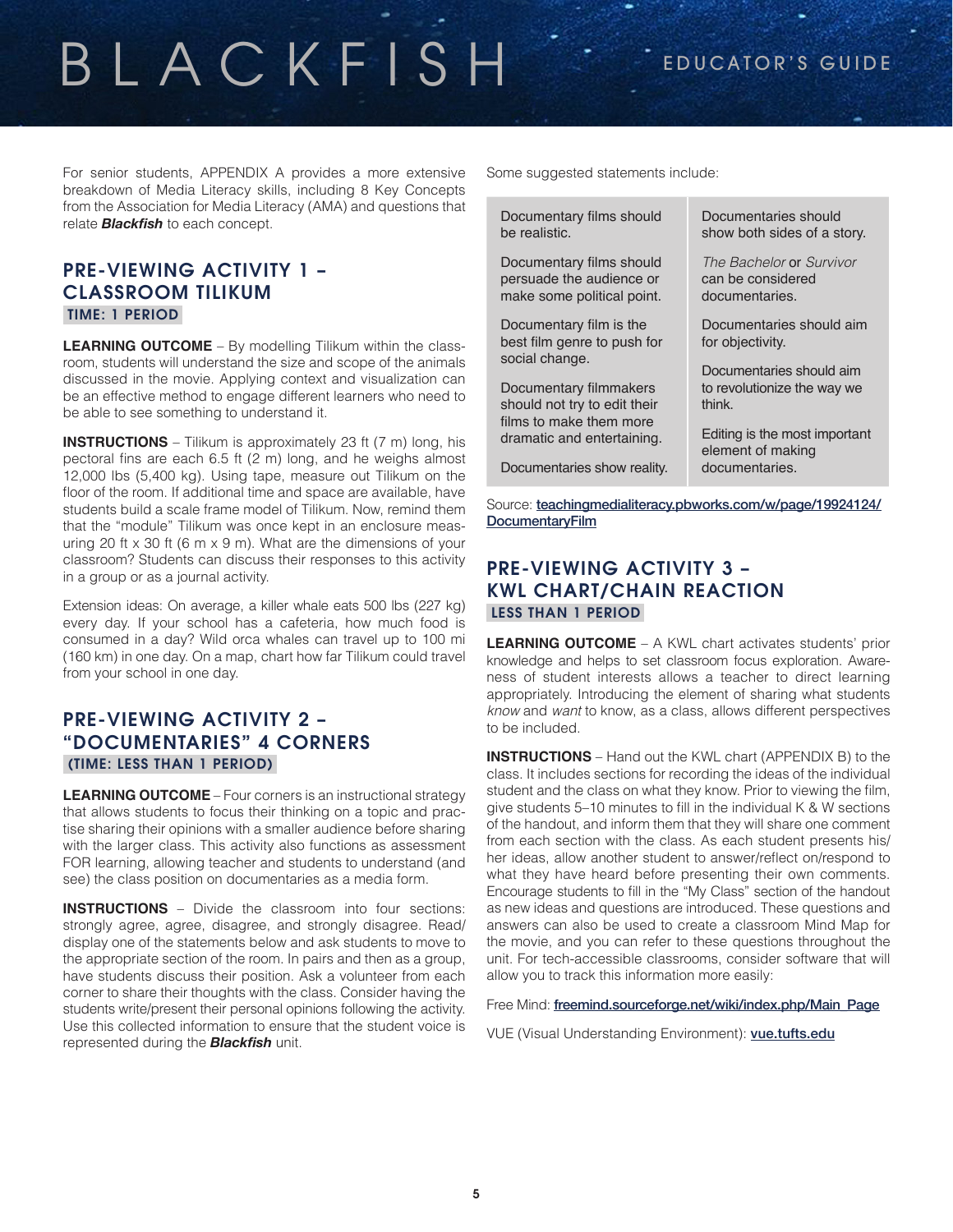## DURING VIEWING

Ask students to watch *Blackfish*. It is important that they keep in mind two differences between reading and watching media. One, video adds multimedia elements (audio, video, text, editing, etc.) that allow the creators to both *tell* and *show* a story. In documentaries specifically, voice-over narration is used to frame the sound and images in the video, influencing a viewer's interpretation. Two, the continuous stream of messages presented in video media makes it harder to note, capture and remember specific details. This means that the *feelings* we get from watching often seem more important, or resonate with us more, than the *facts* presented. The following questions will help guide student viewing:

- **1** List the people interviewed by the director, Gabriela Cowperthwaite, in the film. What is their area of expertise? Does their testimony provide good *evidence* about the dangers of working with an orca whale, or is it mere *opinion*?
- **2** How are different voices in the film (i.e., narrator, SeaWorld employees, news reports) used to create meaning? How does each voice serve a different "purpose"?
- **3** Notice the visual techniques of the film: animated clips, news clips, "nature" footage, SeaWorld commercials. How do all these components add up to create the overall argument of the film?
- **4** As you watch the film, are there questions that remain unanswered or ideas that you would explore in more detail than the film does? Why might these directions not be pursued by the filmmakers?

### POST-VIEWING ACTIVITY 1 – RETURN TO THE KWL CHART/CLASS DISCUSSION LESS THAN 1 PERIOD

**LEARNING OUTCOME** – Returning to the KWL chart following the viewing of *Blackfish* will allow students to consider the impact of the movie. By sharing their learning in small groups, connections will be formed between students and new inquiries for discovery will begin.

**INSTRUCTIONS** – Ask students to return to their KWL charts. Allow them time to individually fill in the L section of the handout. In small groups, students can share their learning with others and see if they can assist with any unanswered questions other students may have in the W section of their handout. Have each group present their learning to the class, and allow these ideas to spark an open discussion about the movie. If needed, use the starter questions below:

- How has your opinion of the subject changed?
- Were you surprised by anything you saw? What was it?
- Why do you feel this movie was made?
- What was the most/least effective argument in the movie?

### POST-VIEWING ACTIVITY 2 – A RESPONSE TO A RESPONSE... 1 TO 2 PERIODS

**LEARNING OUTCOME** – Making an informed decision requires students to consider multiple viewpoints. This activity offers students the opportunity to be critical of a dialogue *between* texts. By charting their response to the articles, students focus their understanding of the differing positions.

**INSTRUCTIONS** – When we watch a successful documentary, we feel a connection to the subject—an emotional response. **Blackfish** is a very powerful movie, and it's likely that students will feel upset about the treatment of animals at SeaWorld. However, it is important to remind students to maintain emotional distance, especially when watching a movie specifically structured to tug at our heartstrings.

SeaWorld chose not to participate in the filming of *Blackfish*. Following the movie's release, the company responded by highlighting some of the important progress SeaWorld has achieved regarding the rescue and rehabilitation of marine animals. This activity asks students to recognize that this is not a one-sided issue, and noting the nuances of the opposing arguments will help develop their critical thinking skills. Below are four articles related to the release of *Blackfish*. The first two are press releases from SeaWorld, and the next two are responses from Gabriela Cowperthwaite and the Oceanic Preservation Society.

Have students read one (or all) of the articles and indicate sections of the arguments that they agree AND disagree with. They should identify when an *emotional* or *intellectual* argument is being made. When gathering a summary of all four articles, students will be able to see how both sides make convincing cases to support their beliefs. SeaWorld has many advocates and supporters for the work they do, so does the support SeaWorld provides outweigh the implications for the animals in captivity?

SeaWorld statement and Q&A: [cnn.com/2013/10/21/us/seaworld-blackfish-qa](http://www.cnn.com/2013/10/21/us/seaworld-blackfish-qa/)

Michael Scarpuzzi (senior SeaWorld employee) response: [cnn.com/2013/10/23/opinion/seaworld-blackfish-controversy](http://www.cnn.com/2013/10/23/opinion/seaworld-blackfish-controversy/)

Gabriela Cowperthwaite's response to SeaWorld: [indiewire.com/article/television/gabriela-cowperthwaite-inter](http://www.indiewire.com/article/television/gabriela-cowperthwaite-interview-blackfish-cnn)[view-blackfish-cnn](http://www.indiewire.com/article/television/gabriela-cowperthwaite-interview-blackfish-cnn)

Oceanic Preservation Society response: [opsociety.org/PressReleases/SeaWorldOpenLetterRebuttal-](http://www.opsociety.org/PressReleases/SeaWorldOpenLetterRebuttal-OPS.pdf)[OPS.pdf](http://www.opsociety.org/PressReleases/SeaWorldOpenLetterRebuttal-OPS.pdf)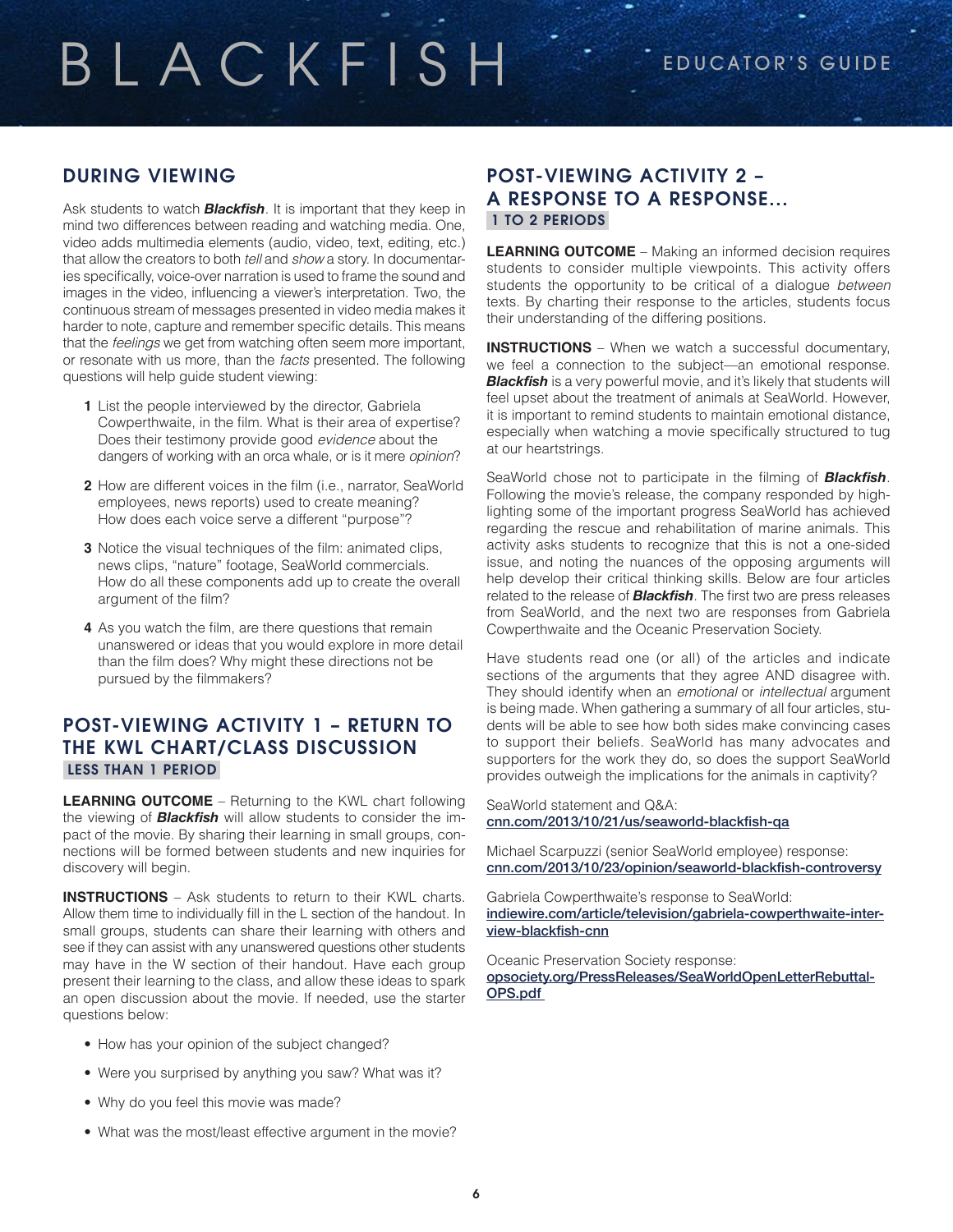### ADDITIONAL CONTEXTS: ZOOS AND MARINE CENTRES

For educators looking to expand classroom inquiry, this section provides background information about the history of zoos and marine wildlife centres. The earliest "zoo" uncovered by archaeologists is found at Hierakonpolis, Egypt, and dates to approximately 3500 BCE. Evidence suggests that the city's rulers kept a wild menagerie of elephants, hippos and wildcats as pets. The first public aquarium opened quite a bit later (1853) at the London Zoo, and was known as the "Fish House." See this London Zoo link for more information: [zsl.org/zsl-london-zoo/exhibits/aquar](https://www.zsl.org/zsl-london-zoo/exhibits/aquarium/the-history-of-the-aquarium,656,AR.html)[ium/the-history-of-the-aquarium,656,AR.html](https://www.zsl.org/zsl-london-zoo/exhibits/aquarium/the-history-of-the-aquarium,656,AR.html).

A recurring theme in *Blackfish* is the connection between the trainers and their animals, which is akin to a partnership. That relationship progresses over time and new, unforeseen challenges emerge, such as Dawn Brancheau's death. A death in the family is difficult for both the trainers *and* the animals. For a similar, local Canadian story to share with your students, you can refer to the Toronto Zoo's decision on the future of its elephant exhibit: [torontolife.com/informer/features/2010/06/29/what-the-ele](http://www.torontolife.com/informer/features/2010/06/29/what-the-elephants-know/?page=all#tlb_multipage_anchor_2)[phants-know/?page=all#tlb\\_multipage\\_anchor\\_2](http://www.torontolife.com/informer/features/2010/06/29/what-the-elephants-know/?page=all#tlb_multipage_anchor_2)

## ACTIVITY 1 – PAST/PRESENT/FUTURE ZOO JIGSAW 1 PERIOD

**LEARNING OUTCOME** – Jigsaw exercises promote team learning and team teaching skills. Becoming an expert on a topic promotes a student's self-efficacy. When students can chart the evolution of zoos over time, they are able to place new events like the *Blackfish* story within the larger context.

**INSTRUCTIONS** – Below are columns of "classic," "modern" and "future" zoos, each one having a significant place in the history of zoos. Divide the students into groups and have them research a zoo from each column. They should prepare a short summary of no more than 30 seconds on each of their selections. Then, the students create new groups that include an "expert" from each research team. In these groups, all students will have a chance to share with their classmates what they've learned about the zoo they each "represent." Finally, have the students return to their original research team and discuss some of the new information that they discovered in their "expert" groups. What similarities or differences do the students see? What is the future of zoos? What will be the legacy? How do zoos fit within the framework of our own human development?

| <b>CLASSIC</b>                                    | <b>MODERN</b>                             | <b>FUTURE</b>     |  |
|---------------------------------------------------|-------------------------------------------|-------------------|--|
| Noah's Ark                                        | Tiergarten<br>Schönbrunn                  | Safari 7          |  |
| Safari 7 safari7.org/en/about                     |                                           |                   |  |
| <b>Hierakonpolis</b><br>700                       | Whipsnade<br>Park Zoo                     | The Bat Tower     |  |
| animalarchitecture.org/interview-with-joyce-hwang |                                           |                   |  |
| Tower of London                                   | Snowdon Aviary<br>(London Zoo)            | <b>Fden Falls</b> |  |
| archdaily.com/42303/eden-falls-visiondivision     |                                           |                   |  |
| Alexander the<br>Great                            | <b>Woodland Park</b><br>Zoo – Seattle, WA | Oyster-Tecture    |  |
| scapestudio.com/projects/oyster-tecture           |                                           |                   |  |

Close this activity by having a class discussion regarding pets and zoos, as this is a topic many students can speak about based on their own experiences. The domestication of animals has been one of the most important factors in the development of humanity. There is growing evidence that having a pet increases quality of life. At the same time, we may not be giving our domesticated pets the quality of life they deserve. What is the difference between keeping pets and maintaining zoos? Are the obligations the same?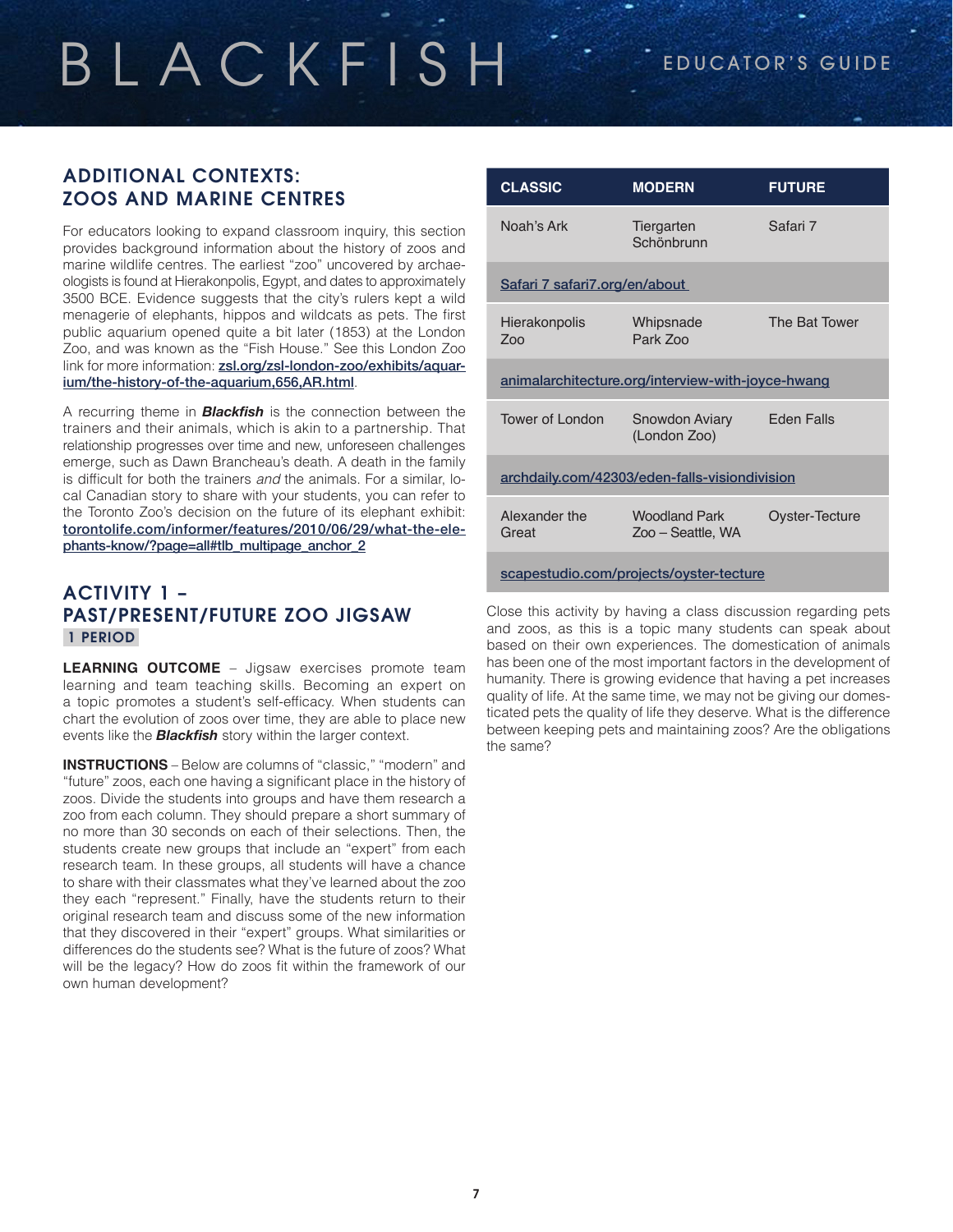## ADDITIONAL CONTEXTS – ORCAS

Names have power. "Blackfish" is the English translation of a word Pacific Northwest indigenous peoples gave to killer whales, holding them in respectful regard while keeping a traditional safe distance. In Western cultures, killer whales were historically feared as dangerous, savage predators. Since the 1960s, the name "orca" has steadily grown in popularity to avoid the negative connotations of "killer," and because, being part of the family Delphinidae, the species is more closely related to other dolphins than to whales.

The first written description of a killer whale was given *circa* 70 AD by Pliny the Elder, who wrote, "Orcas (the appearance of which no image can express, other than an enormous mass of savage flesh with teeth) are the enemy of [other whales]... they charge and pierce them like warships ramming." In fact, the genus name *Orcinus* means "of the kingdom of the dead," or "belonging to Orcus," Orcus being the Roman god of the underworld. (Taken from *Killer Whales: The Natural History and Oenealogy of Orcinus Orca in British Columbia and Washington State, 2nd Ed*. / John K. B. Ford, Graeme M. Ellis, Kenneth C. Balcomb / UBC Press, 2000)

According to some authors, the name killer whale would be a mistranslation of the 18th-century Spanish name *asesina ballenas*, which means literally *whale killer*. Basque whalers would have given it such a name after observing pods of orcas hunting their own prey. One of the earliest modern uses of the term Blackfish can be found in the 1920 edition of the *Encyclopedia Americana*. For more information on this historical naming process, see en.wikisource.org/wiki/The Encyclopedia Amer[icana\\_%281920%29/Blackfish](http://en.wikisource.org/wiki/The_Encyclopedia_Americana_%281920%29/Blackfish).

Should your classroom wish to explore the natural history of the orcas of British Columbia, including threats to their survival and possible solutions, Fisheries and Oceans Canada has created a detailed resource which can be found here: [pac.dfo-mpo.gc.ca/](http://www.pac.dfo-mpo.gc.ca/education/documents/whale-epaulard/orca_bioaccumulation_overview_e.pdf) [education/documents/whale-epaulard/orca\\_bioaccumulation\\_](http://www.pac.dfo-mpo.gc.ca/education/documents/whale-epaulard/orca_bioaccumulation_overview_e.pdf) overview e.pdf. It includes lesson plans, links and additional valuable information.

Volunteer organizations across the world list orca and whale sightings in their area. For example, the Whale Museum, [hotline.whalemuseum.org](http://hotline.whalemuseum.org/), and the Orca Network, [orcanetwork.](http://www.orcanetwork.org/Main/) [org/Main](http://www.orcanetwork.org/Main/), trace the movement of the animals on the Pacific side of North America. Keep a map in the classroom and track the movement of the animals. By maintaining an ongoing relationship with the material, students learn that issues don't end at the end of a chapter in a textbook. The responsibility for this small action completed each day can be assigned on a rotating basis. Orca Tracker, a Google Earth feature, allows users to add content relating to orcas in the wild and captivity. You can find it here: **[maps.](https://maps.google.com/maps/ms?ie=UTF8&t=h&oe=UTF8&msa=0&msid=101154382812226351290.00048a7f239e42c123a0f)** [google.com/maps/ms?ie=UTF8&t=h&oe=UTF8&msa=0&msid](https://maps.google.com/maps/ms?ie=UTF8&t=h&oe=UTF8&msa=0&msid=101154382812226351290.00048a7f239e42c123a0f) [=101154382812226351290.00048a7f239e42c123a0f](https://maps.google.com/maps/ms?ie=UTF8&t=h&oe=UTF8&msa=0&msid=101154382812226351290.00048a7f239e42c123a0f).

### CULMINATING ACTIVITY: MAKING A DIFFERENCE

(This activity is adapted from material from Relief International, [ri.org](http://www.ri.org/), and the Activism Institute, a[ctivisminstitute.org](http://www.activisminstitute.org).)

Students want to make a difference, and they are often looking for ways to get involved. In this culminating activity, they will design a student activism project as a group. First, students will brainstorm and research a cause or issue that is relevant to their lives. They will analyze the information to determine their activism project's main message and develop a goal for their project. Possible ideas include: a school awareness campaign, a fundraising drive, or hands-on support for a local issue. Finally, the groups will present their findings and their action plan to the class.

By reflecting on issues that are important to them, students will begin to shape their personal activism profile and recognize what personal contributions they can make. They will find something they believe in, and think about what they could/should do to help the cause. Not every student will connect to *Blackfish*, or marine issues, so each group has the option to choose their own personal cause.

The activity is designed to be flexible for various grades. Teachers are encouraged to adapt the assignments and rubric template where necessary. For extension opportunities, allow students the opportunity to execute their plans inside or outside school hours. An excellent NFB documentary, *Hope Builders*, describes how an elementary school teacher in Quebec uses a new teaching method called "Action Research" to inspire his students to take up environmental challenges: [nfb.ca/film/hope\\_builders/trailer/](http://www.nfb.ca/film/hope_builders/trailer/hope_builders_trailer) [hope\\_builders\\_trailer](http://www.nfb.ca/film/hope_builders/trailer/hope_builders_trailer).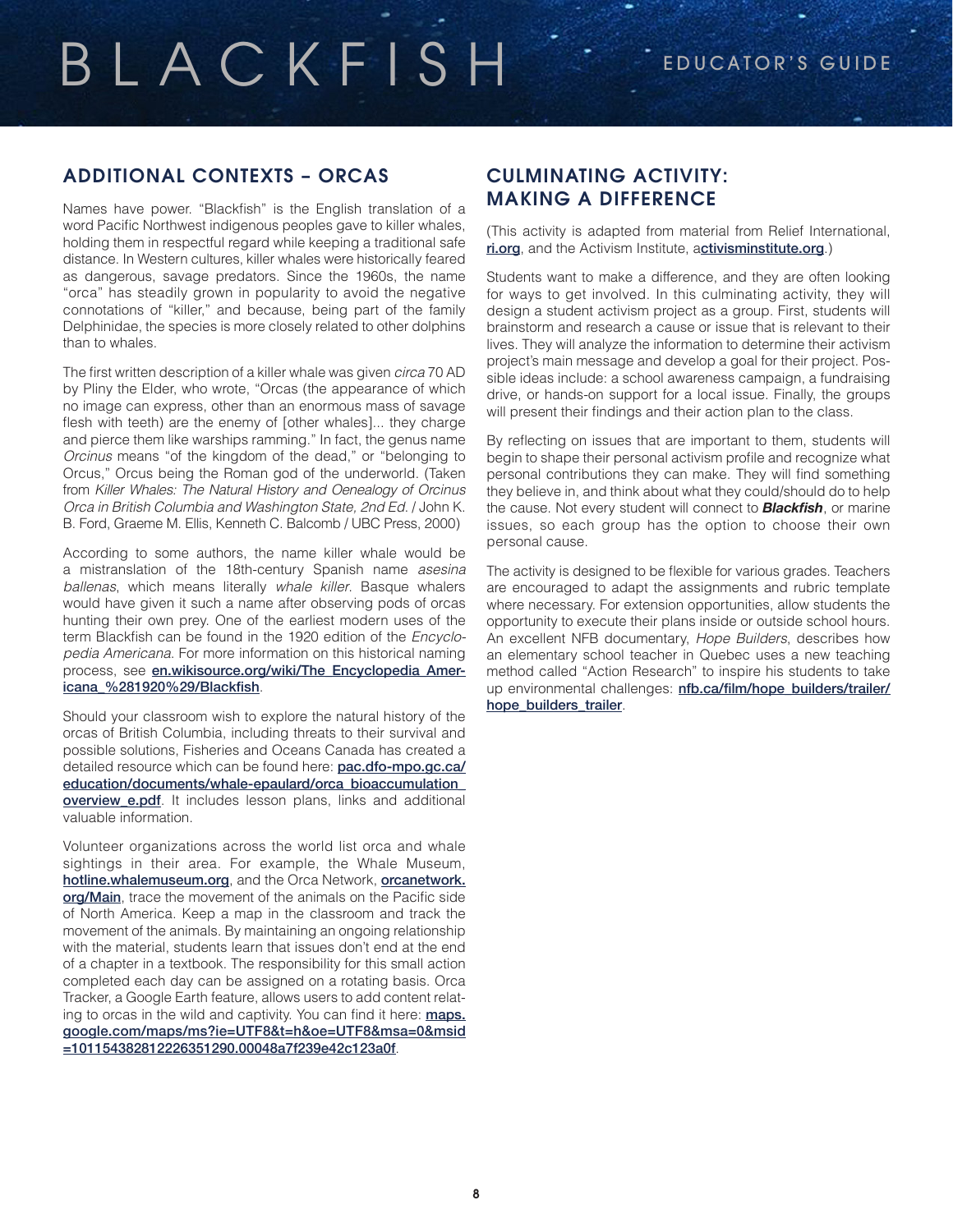The following section breaks down the four steps for this culminating activity: Extended Brainstorm (Thinking); Research (Knowledge); Creating an Action Plan (Application); and Presenting the Plan (Communication).

#### **1 EXTENDED BRAINSTORM (THINKING)**

When brainstorming, students should be reminded of the "**DOVE**" brainstorming technique:

- **D**efer judgment: All ideas can be good ideas, so keep every option open.
- **O**riginal: Don't just allow for unusual ideas, encourage them.
- **V**ast number: It takes our brains a while to get warmed up.
- **E**xpand: "Piggyback" off of other people's ideas and use them to inspire your own.

Using chart paper, the groups begin by creating a list of causes they would like to support (e.g., education, women's rights, clean water, computer/Internet access). Try to keep the causes as general as possible. Next, have each group select *at least FIVE*  causes and consider the following ideas:

- What specific aspects/topics of your cause could be highlighted (e.g., "clean water" could be Great Lakes conservation or access for drought-inflicted communities)?
- What contributions/actions could be taken to support this cause?
- What organizations are already supporting this cause?
- Can you "make a difference?" How? Why?

At the end of the brainstorming session, each group should choose one or two general causes to research in the next section of the assignment.

#### **2 RESEARCH (KNOWLEDGE)**

Once each group has selected the causes that are meaningful to them, they need to research the What/Why/How. What is the issue? Why is the issue important? How can student groups effect change? Beyond these three questions, each group should prepare **three** additional research questions that are specific to their cause. These questions should inform their research and reflect the critical thinking skills that they have developed during the unit.

Once the questions have been selected, each group should find **at least three** Web resources that will help their research. Once the research is complete, each group should create a pro/con list about the merits of each cause. **Appendix C** provides a sample template for this research. Based on the brainstorming and research, it is now the group's responsibility to select the cause they will support in their action plan.

#### **3 CREATING AN ACTION PLAN OUTLINE (APPLICATION)**

Now it's time for the most important step: turning ideas into action. While developing the action plan outline, students will develop a sense of accountability and self-efficacy as they realize that they can *make a difference* about an issue that's important to them. The two most important aspects of the action plan are the **goal** and the **message**. To determine if their **goal** is effective, each group should consider the following series of criteria:

- **Outcome-oriented:** What will be different once the goal or objective is achieved?
- **Attainable:** People will support you if what you're seeking is possible.
- • **Measurable:** Anyone should be able to look at your goal and see if it was achieved.
- **Targeted:** Taking action on one specific issue clarifies what actions should be taken.

Once they have identified their **goals**, students will need to develop an effective message. A message is a concise and persuasive statement that communicates *four* main points:

- **What** do you want to achieve?
- **Why** do you want to achieve it?
- **How** do you propose to achieve it?
- What **Action** do you want the audience to take?

It might be useful to prepare the questions and criteria above for your students in templates that will facilitate the organization of their "action plan."

#### **4 PRESENTING THE PLAN (COMMUNICATION)**

Now it's time to share each group's vision with the rest of the class. Having already crafted a message and goal, groups should find that the presentations are easier to prepare. Each presentation should be about 5–10 minutes and should include the following information. See Appendix D for a template prepared for your students' presentation preparation, including the questions below. See Appendix E for a marking rubric you can consult in order to evaluate your students' work.

- What is your group's goal and message?
- What other causes did you consider? Why did you choose this cause?
- What did you discover while doing your research?
- Why did you decide on this action plan?
- One or two visual/audio aids that add impact to the presentation (object, music, PowerPoint, video clip, famous speech)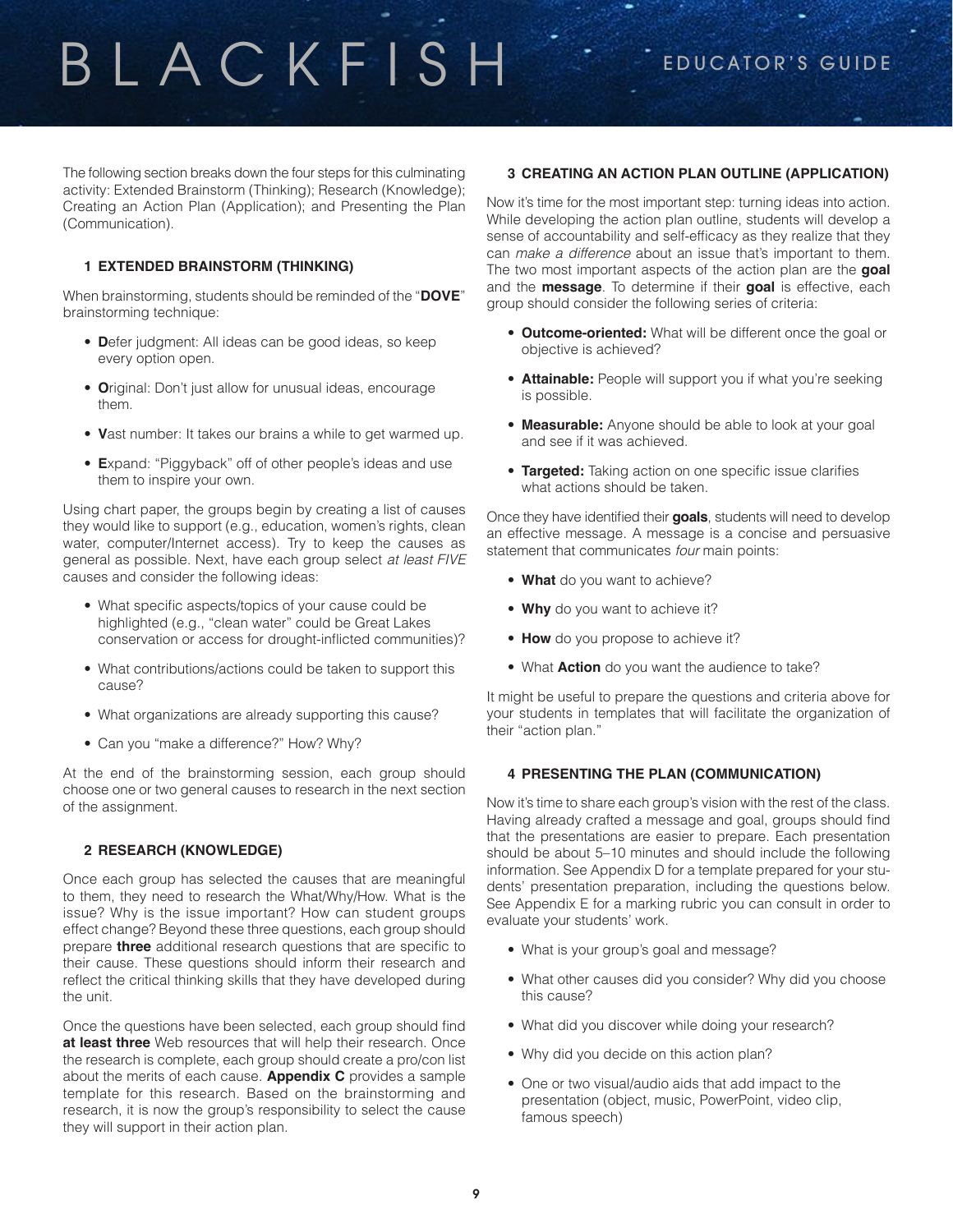## ADDITIONAL RESOURCES

#### ORCA AND DOLPHIN DOCUMENTARIES

#### [keikotheuntoldstory.com](http://www.keikotheuntoldstory.com/)

Chronicling Keiko, the star of *Free Willy*. Includes school curriculum support

[thecovemovie.com](http://www.thecovemovie.com/) Includes opportunities for students to get involved

#### OCEAN EDUCATION

[education.nationalgeographic.com/education/program/](http://education.nationalgeographic.com/education/program/oceans-education/?ar_a=1) [oceans-education/?ar\\_a=1](http://education.nationalgeographic.com/education/program/oceans-education/?ar_a=1) *National Geographic* "Oceans" resources

[cgeducation.ca/resources/learning\\_centre/matrix.asp](http://www.cgeducation.ca/resources/learning_centre/matrix.asp) *Canadian Geographic* resources

[seaworld.org/en/Just-for-Teachers/Classroom-Resources](http://seaworld.org/en/Just-for-Teachers/Classroom-Resources) SeaWorld's online educational resources, including "Shamu TV"

#### GETTING INVOLVED – GENERAL

#### [freethechildren.com/get-involved/we-school/resources-cur](http://www.freethechildren.com/get-involved/we-school/resources-curriculum-and-lesson-plans/)[riculum-and-lesson-plans](http://www.freethechildren.com/get-involved/we-school/resources-curriculum-and-lesson-plans/) Downloadable resources from Free the Children for getting students involved in activism

[rock-your-world.org](http://www.rock-your-world.org/)

Students effecting change within their schools

#### GETTING INVOLVED – WATER

#### [marinebio.org](http://marinebio.org/)

Inspiring conservation and education through the wonders of the ocean

[ec.gc.ca/eau-water/default.asp?lang=En&n=65EAA3F5-1](http://www.ec.gc.ca/eau-water/default.asp?lang=En&n=65EAA3F5-1) Environment Canada's water conservation website

#### GETTING INVOLVED – ORCAS

#### [theorcaproject.wordpress.com](http://theorcaproject.wordpress.com/)

Raising awareness of orcas in captivity, [orcalab.org.](http://orcalab.org/) A small whale research station in British Columbia that studies the wild without interfering with lives or habitat

#### MEDIA LITERACY

#### [aml.ca](http://www.aml.ca/)

The Association for Media Literacy, a Canadian organization interested in the impact of media on culture

#### [edu.gov.on.ca/eng/studentsuccess/thinkliteracy/files/think](http://www.edu.gov.on.ca/eng/studentsuccess/thinkliteracy/files/thinklitmedia.pdf)[litmedia.pdf](http://www.edu.gov.on.ca/eng/studentsuccess/thinkliteracy/files/thinklitmedia.pdf)

The Ontario student success guide for cross-curricular media literacy skills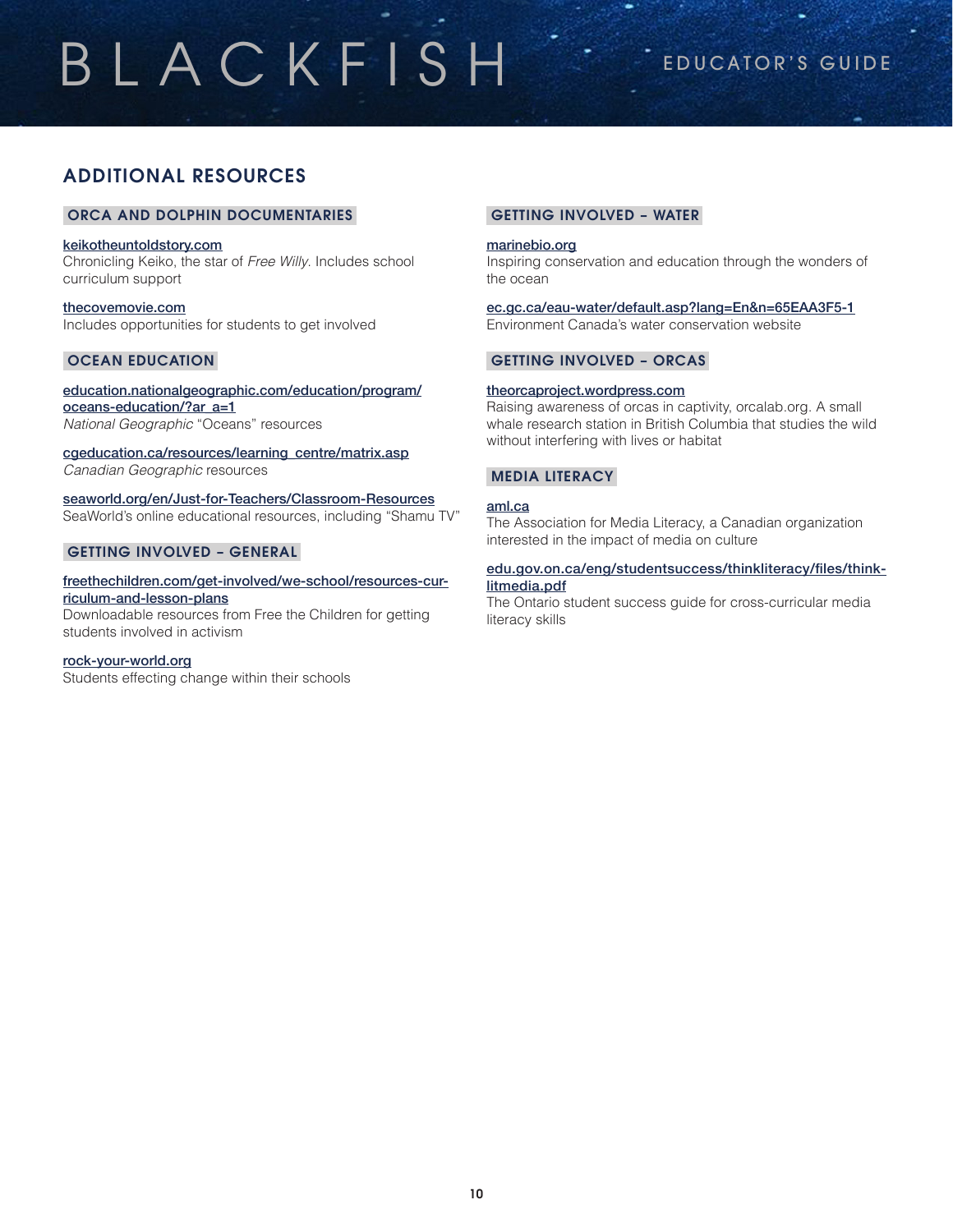#### APPENDIX A

## MEDIA LITERACY AND *BLACKFISH*

**1 All media are constructions**. This is arguably the most important concept. Media does not simply reconstruct reality; instead, it is carefully curated and constructed to reflect the goals, intent and biases of the creators. Media Literacy works toward deconstructing these constructions (i.e., taking them apart to show how they are made).

*How do the conventions used in Blackfish help to convince us that it is representing reality? Who is represented in Blackfish? Who is omitted?*  How might the omissions be significant?

**2 Media constructs versions of reality**. The media are responsible for the majority of the observations and experiences from which we build up our personal understandings of the world and how it works. Thus the media, to a great extent, give us our sense of reality.

*What mediums of communication are involved in the construction of Blackfish? What are the biases of this media form?* 

*How does Blackfish utilize these biases to support its agenda?*

**3 Audiences negotiate meaning in media**. No two people experience the "same" thing from interacting with media. Instead, each of us finds or "negotiates" meaning according to individual factors: personal needs and anxieties, the pleasures or troubles of the day, racial and sexual attitudes, family and cultural background, moral standpoint and so forth.

*Is Blackfish appealing? To whom? To whom might it NOT be appealing? Why? Which elements are used to attract the audience (visuals, sound, word choice, style, etc.)? What assumptions does Blackfish make about its audience?* 

**4 Media messages have commercial implications**. Media is influenced by commercial considerations that impinge on content, technique and distribution. Most media production is a business, and so must make a profit. Questions of ownership and control are central: a relatively small number of individuals control what we watch, read and hear in the media.

*Who is positively/negatively affected economically by Blackfish? How?*

*How was the production of Blackfish paid for? If the funders*  DON'T make a profit, what DO they get from the audience's *consumption of the movie?*

*If Blackfish contains NO commercial implications, why was it created?*

**5 Media messages contain ideological and value messages**. All media products are advertisements in some sense proclaiming values and ways of life. The mainstream media convey ideological messages about issues explicitly or implicitly. Audiences need to be able to recognize and assess these value messages.

*Whose values are or are not represented in Blackfish? Does Blackfish misrepresent any values or assume the audience will agree with its value messages? Are your values/beliefs represented? Are your friends' values represented?*

**6 Media messages contain social and political implications**. The media have great influence in politics and in forming social change. They give us an intimate sense of national issues and global concerns, so much so that we have become a "global village." Because media messages are shared, discussed and sometimes emulated, they need to be explored within a sociopolitical context to assess how they influence—or are influenced by—consumers.

*What assumptions does the producer make about the audience (gender, race, class, interests)? What is Blackfish's political point of view? How might Blackfish* influence its audience's political *point of view?*

#### **7 Form and content are closely related in media messages**.

As Marshall McLuhan noted, each medium has its own grammar and codifies reality in its own particular way. Therefore, each medium influences—and is influenced by—the content of the messages. Different media will report the same event, but create different impressions.

*How do the documentary form and genre shape the content of Blackfish?*

*How does the content of Blackfish* influence the *characteristics of the documentary form?*

**8 Each medium has a unique aesthetic form**. Just as we notice the pleasing rhythms of certain pieces of poetry or prose, so we ought to be able to enjoy the pleasing forms and effects of different media. It is often easier to consider aesthetics in media forms or texts that are purposefully artistic or entertaining: music, movies, TV shows.

*What sets of codes and conventions combine to communicate the aesthetics of Blackfish? What techniques make this a pleasurable/unpleasurable text?*

#### **SOURCES**

[aml.ca/category/about-us/what-is-media-literacy](http://www.aml.ca/category/about-us/what-is-media-literacy/)

[medialit.org/reading-room/canadas-key-concepts-media-literacy](http://www.medialit.org/reading-room/canadas-key-concepts-media-literacy)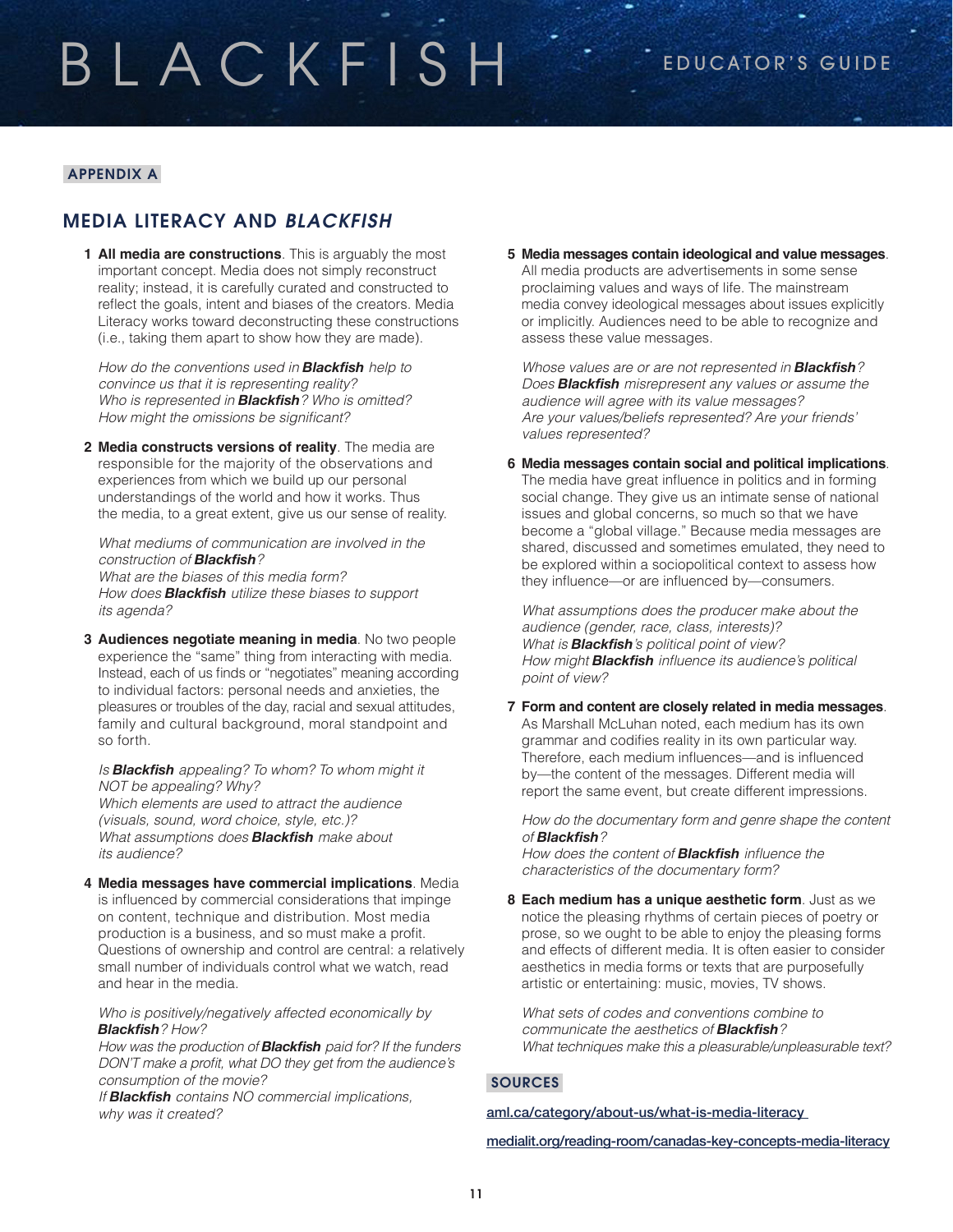### APPENDIX B

## *BLACKFISH* K-W-L CHART

**NAME:** 

| <b>WHAT I KNOW</b> | <b>WHAT I WONDER/WANT TO KNOW</b> |
|--------------------|-----------------------------------|
| MYSELF:            | MYSELF:                           |
|                    |                                   |
|                    |                                   |
|                    |                                   |
|                    |                                   |
| MY CLASS:          | MY CLASS:                         |
|                    |                                   |
|                    |                                   |
|                    |                                   |
|                    |                                   |

#### **WHAT I HAVE LEARNED**

MYSELF:

MY CLASS: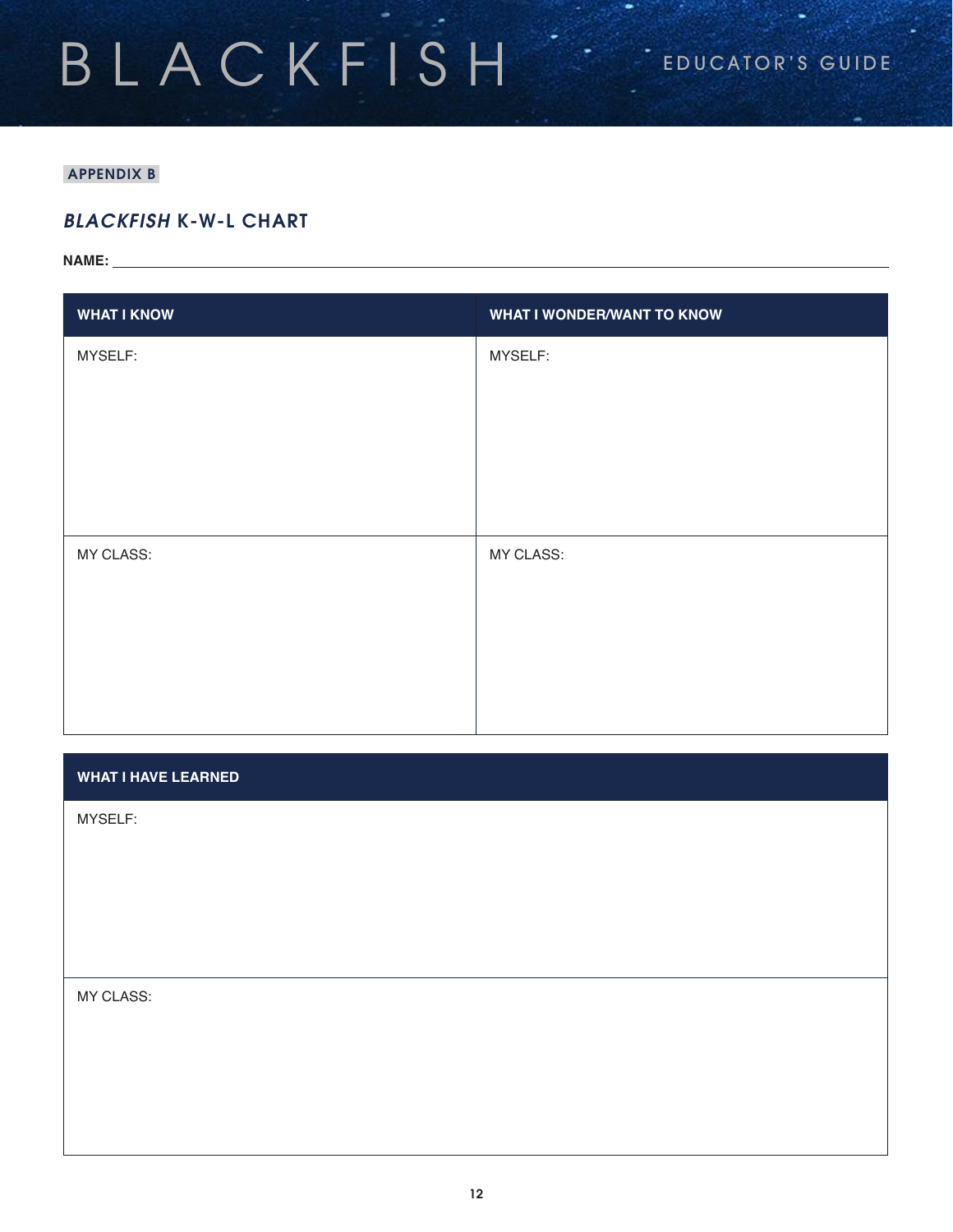## APPENDIX C

## CULMINATING ACTIVITY RESEARCH TEMPLATE

|  | <b>CAUSE/ISSUE:</b> |  |
|--|---------------------|--|
|  |                     |  |

**CAUSE/ISSUE: GROUP MEMBERS:** 

| What is the issue?     | Why is it important?   | How can we effect change? |
|------------------------|------------------------|---------------------------|
| Research Question #1:  | Research Question #2:  | Research Question #3:     |
| Resource #1 and Notes: | Resource #2 and Notes: | Resource #3 and Notes:    |
| <b>PROS</b>            |                        | <b>CONS</b>               |
|                        |                        |                           |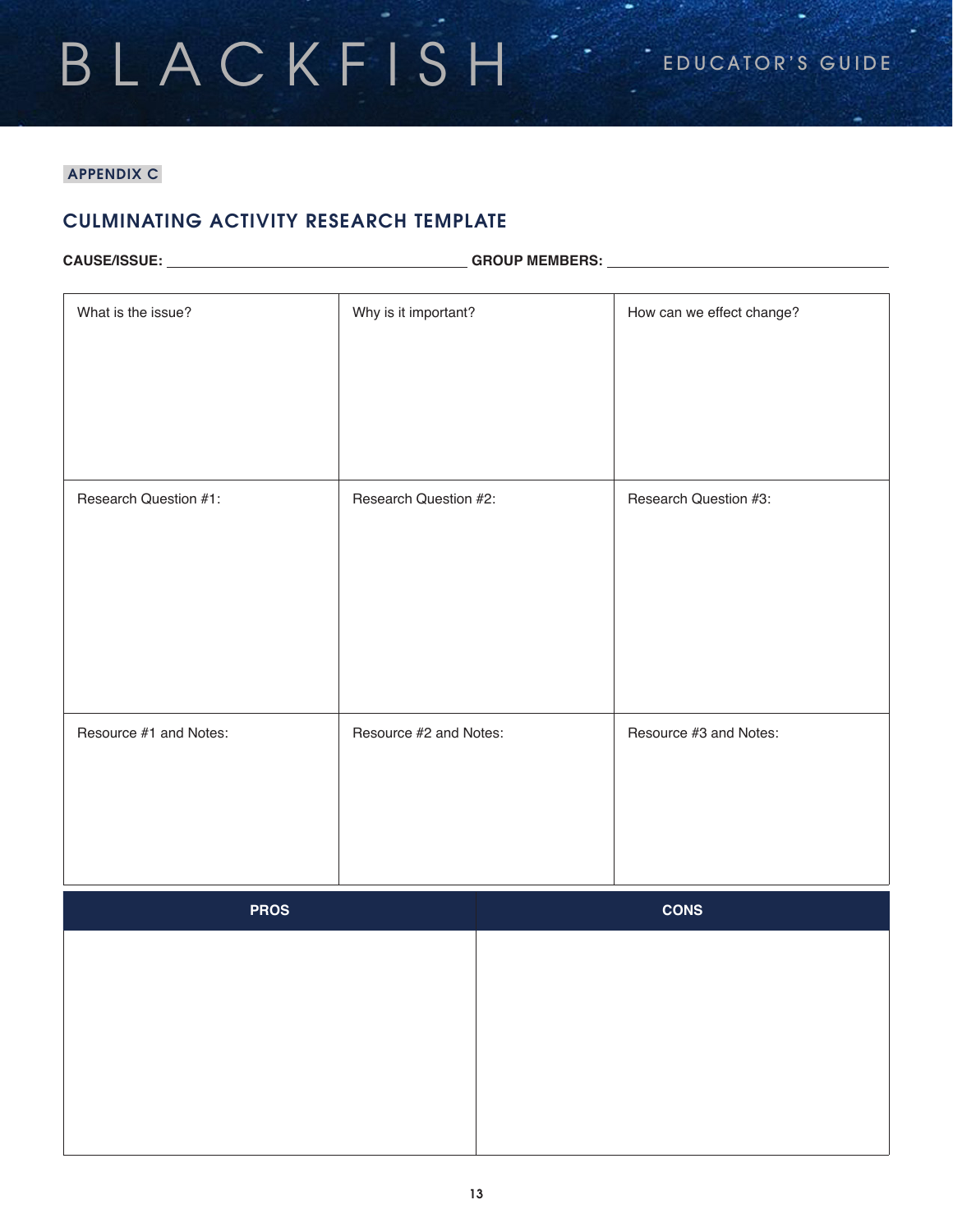## BLACKFISH<sup>"</sup> EDUCATOR'S GUIDE

#### APPENDIX D

## MAKING A DIFFERENCE PLANNING TEMPLATE

#### **GROUP MEMBERS:**

What general cause/issue did your group select?

Why did you select this cause?

Are you working on a local, national or international level to benefit your cause? Why?

What method(s) will you use to benefit this cause (education, advocacy, fundraising)?

What are your skills and talents as a group?

How will your project combine your skills and talents as a group with these methods?

Who can be a mentor or resource for your efforts? How can they help?

What is your Action Plan **Goal**? (Outcome Oriented/Achievable/Measurable/Targeted)

What is your Action Plan **Message**? (What is your goal? Why do you want to achieve it? How do you propose to achieve it? What action do you want others to take?)

What is the first step in achieving your goal?